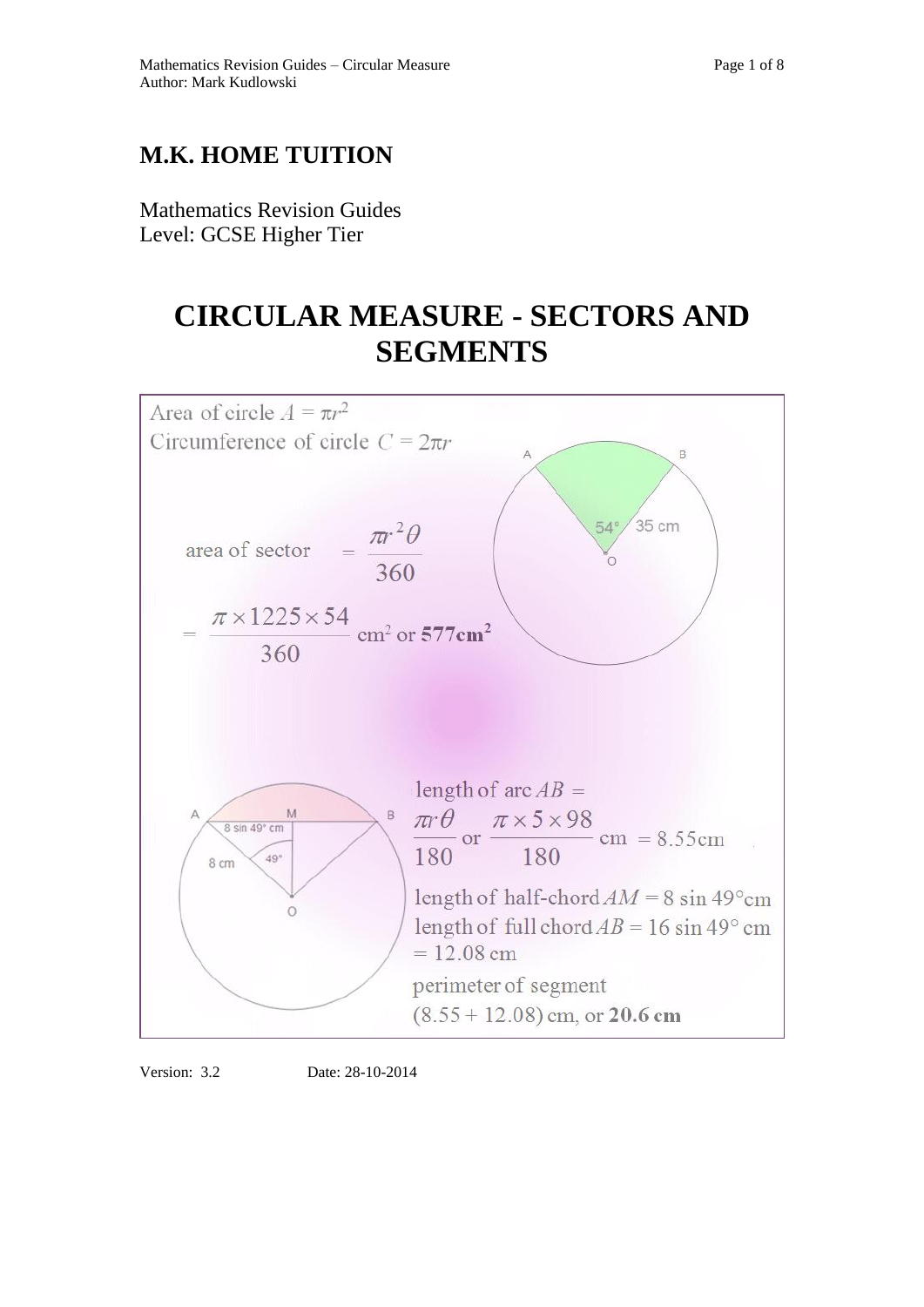### **CIRCULAR MEASURE**

Recall the following formulae:

- Area of a circle is  $A = \pi r^2$  where *r* is the radius.
- Circumference of a circle is  $C = 2\pi r$  where *r* is the radius (or  $\pi d$  where *d* is the diameter).

For revision of simpler examples, check out "Circles" on the Foundation Tier study notes.

**Example (1):** A bicycle has a rev counter on its front wheel counting the number of revolutions made from a starting point.

A cyclist resets the rev counter to zero before a trial race of 4km. The rev counter reads 1852 at the end of the trial. What is the diameter of the front cycle wheel ? (Use the  $\pi$  key on your calculator).

Here, 1852 revolutions = 4000m, so one revolution = 1 circumference =  $\frac{4000}{1852}$  m or 2.160m  $\therefore$  Diameter of wheel =  $\frac{2.160}{\pi}$  m = 0.687m = 69cm to nearest cm.

**Example (2):** A circular ornamental lake in a park has a diameter of 38m. Work out its area, using the  $\pi$  key on your calculator.

We are given the diameter here, so we need to halve it first to obtain the radius, namely 19m. The area is  $\pi r^2$ , or  $\pi \times 19^2$ , or  $361\pi$  m<sup>2</sup> or  $1130$  m<sup>2</sup> to 3 s.f.

**Example (3):** The park authorities in Example (2) have decided to lay a gravelled path 2 metres wide all around the circumference of the lake.

i) Show that the total area of the gravelled path is  $80\pi$ square metres.

ii) Given that the depth of gravel in the path is 10 cm, and that the material and labour costs are £179 per cubic metre, what is the cost of laying the path ?

(Use exact amounts, without rounding to the nearest cubic metre above. Give the answer to the nearest £.)



i) The area of the lake is  $361\pi$  m<sup>2</sup> from the previous question. Adding the width of the path to the lake's radius, we have a larger circle with a radius of 21 m.

The area of this larger circle is  $\pi \times 21^2$ , or  $441\pi$  m<sup>2</sup>, so, by subtraction, the area of the path is  $(441 - 361)\pi \text{ m}^2$ , or  $80\pi \text{ m}^2$ .

Hint: Whenever a circle of radius *r* is entirely inside a larger circle of radius *R*, the area of the ring so formed is  $\pi(R^2-r^2)$ .

ii) If the depth of gravel in the path is 10 cm, or 0.1 m , then the volume of gravel used is  $80\pi \times 0.1 \text{ m}^3 \text{ or } 8\pi \text{ m}^3$ .

 $\therefore$  The cost of laying the gravel path is £ (179  $\times$  8 $\pi$ ) = **£4499.**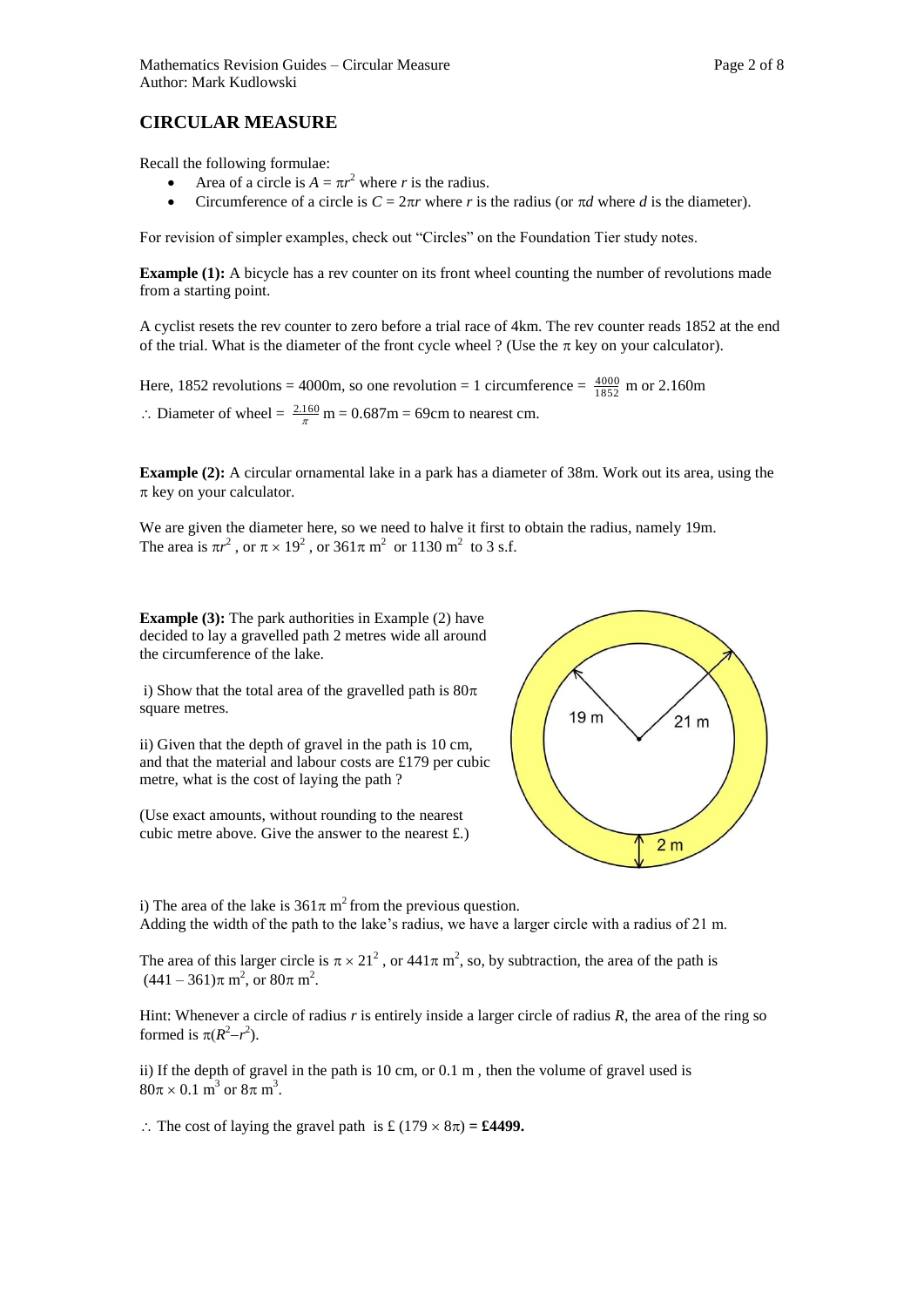Mathematics Revision Guides – Circular Measure Page 3 of 8 Author: Mark Kudlowski

#### **Areas and arc lengths of sectors and segments.**

Recall the definitions of a sector and a segment.

#### **The sector.**

A sector is a part of a circle bounded by two radii and an arc. In the diagram, *OA* and *OB* are radii and *AB* is the corresponding arc.

The shaded region is the sector *AOB.*  In addition, the region is a minor sector because its area is less than half that of the circle, and the clockwise arc *AB* is a minor arc.

The unshaded region is a major sector since its area is more than half that of the circle, and the anticlockwise arc *AB* is a major arc.

A whole circle can be said to be a sector with an angle of 360°, and its area is  $A = \pi r^2$ .

It can be seen that if a sector has an angle  $\theta^{\circ}$ , this

angle is 
$$
\frac{\theta}{360}
$$
 of a circle.



We can therefore find the area of the sector by multiplying the area of the circle by  $\frac{1}{360}$  $\frac{\theta}{\sqrt{2}}$ .

The area of a sector of angle  $\theta$ °and radius *r* is therefore  $\frac{12}{360}$  $\frac{\pi r^2 \theta}{r^2}$ .

Similarly, the arc length of a sector

can be obtained from the formula for the circumference and multiplying it by  $\frac{1}{360}$  $\frac{\theta}{\sqrt{2}}$ .  $\therefore$  arc length of a sector of angle  $\theta^{\circ}$  and radius *r* is given by  $\frac{\sqrt{27n^2/3}}{360} = \frac{\pi}{180}$  $\frac{(2\pi r)\theta}{2\pi r} = \frac{\pi r\theta}{100}.$ 

**Example (4):** Find the area of a 54° sector of a circle of radius 35 cm.

We substitute  $\theta = 54^{\circ}$  and  $r = 35$  cm into the formula  $\frac{42}{360}$  $\pi r^2 \theta$  to obtain an area of the sector of  $\pi$ ×1225×54 **.**

$$
\frac{\pi \times 1225 \times 54}{360}
$$
 cm<sup>2</sup> or 577cm<sup>2</sup>.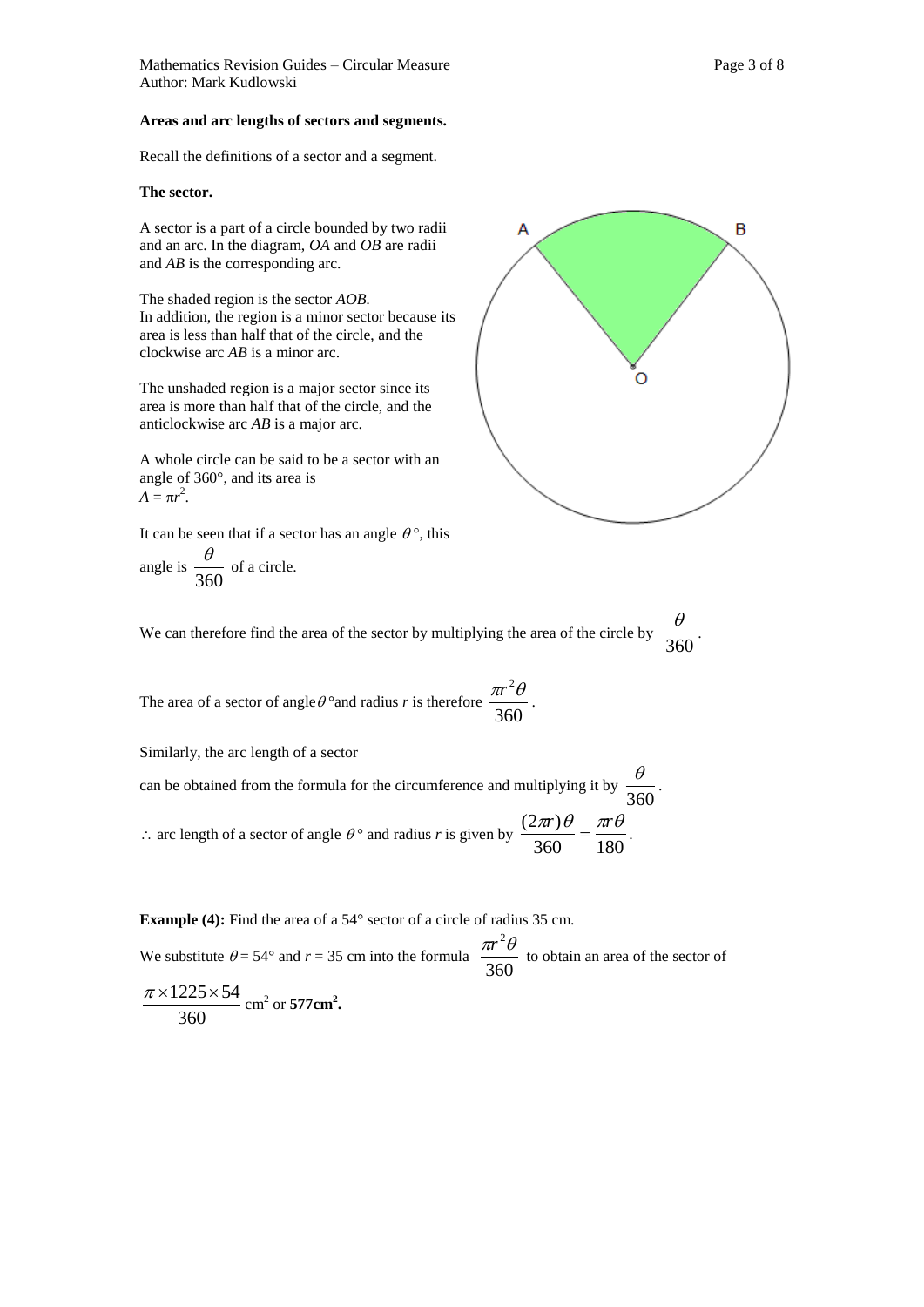Mathematics Revision Guides – Circular Measure Page 4 of 8 Author: Mark Kudlowski

**Example (5):** A semicircular table top has a straight edge of 1.26 m. Calculate its area and perimeter, giving answers to 3 significant figures.

A semicircle can be said to be a sector whose angle is 180°, or half a circle, so the formula for the area simplifies to  $\frac{\pi}{2}$  $\frac{\pi r^2}{r^2}$  and, for the arc length,  $\pi r$ .

The straight edge of the table top is its diameter, so the radius is 0.63 m.

The area is  $\frac{m}{2}$  $rac{\pi r^2}{2} = \frac{\pi (0.6)}{2}$  $rac{\pi (0.63^2)}{2} = 0.623$  m<sup>2</sup>. The perimeter is  $\pi r + 2r = (0.63\pi + 1.26)$  m = 3.24 m.

**Example (6):** A school's playing field has the following plan, where the section in the top right-hand corner is a quarter-circle. Find its area to the nearest square metre and perimeter to the nearest metre.

The playing field is basically a rectangle measuring 60 m by 50 m, but with a square of side 20 m removed and replaced with a quarter-circle of radius 20 m.

A quarter-circle is a sector whose angle is 90°, so its

simplified area formula is  $\frac{m}{4}$  $\frac{\pi r^2}{r}$  and, for the arc length, 2  $\frac{\pi r}{r}$ .

Therefore, area of original rectangle =  $60 \text{ m} \times 50 \text{ m} = 3000 \text{ m}^2$ . Area of square (to be subtracted)  $= 20^2 \text{ m}^2 = 400 \text{ m}^2$ .

Area of quarter-circle (to be added) =  $\frac{4}{4}$  $\frac{\pi (20)^2}{4}$  = 100 $\pi$  m<sup>2</sup> = 314 m<sup>2</sup>. Hence the area of the playing field =  $(3000 - 400 + 314)$  m<sup>2</sup> = 2914 m<sup>2</sup>.

The straight line sections of the playing field total  $60 + 50 + (60 - 20) + (50 - 20)$  m, or 180 m.

The quarter-circular arc is  $\frac{12}{2}$  $\frac{\pi r}{r}$  = 10 $\pi$  m, or 31 m to the nearest metre.

The perimeter of the playing field is  $180 + 31 = 211 \text{ m}$ .

**Example (7):** An enclosure is in the shape of a 72° sector of a circle of radius 80m.

Find the cost of fencing the enclosure, where fencing costs £16 per metre.

We need to find the perimeter here; it is twice the radius plus the arc length.

The arc length is 
$$
\frac{\pi \times 80 \times 72}{180}
$$
 m or 100.5m.

Twice the radius is 160m, so the perimeter is 261m to the next metre above.

The cost of fencing the enclosure is  $£16 \times 261$ , or £4176.



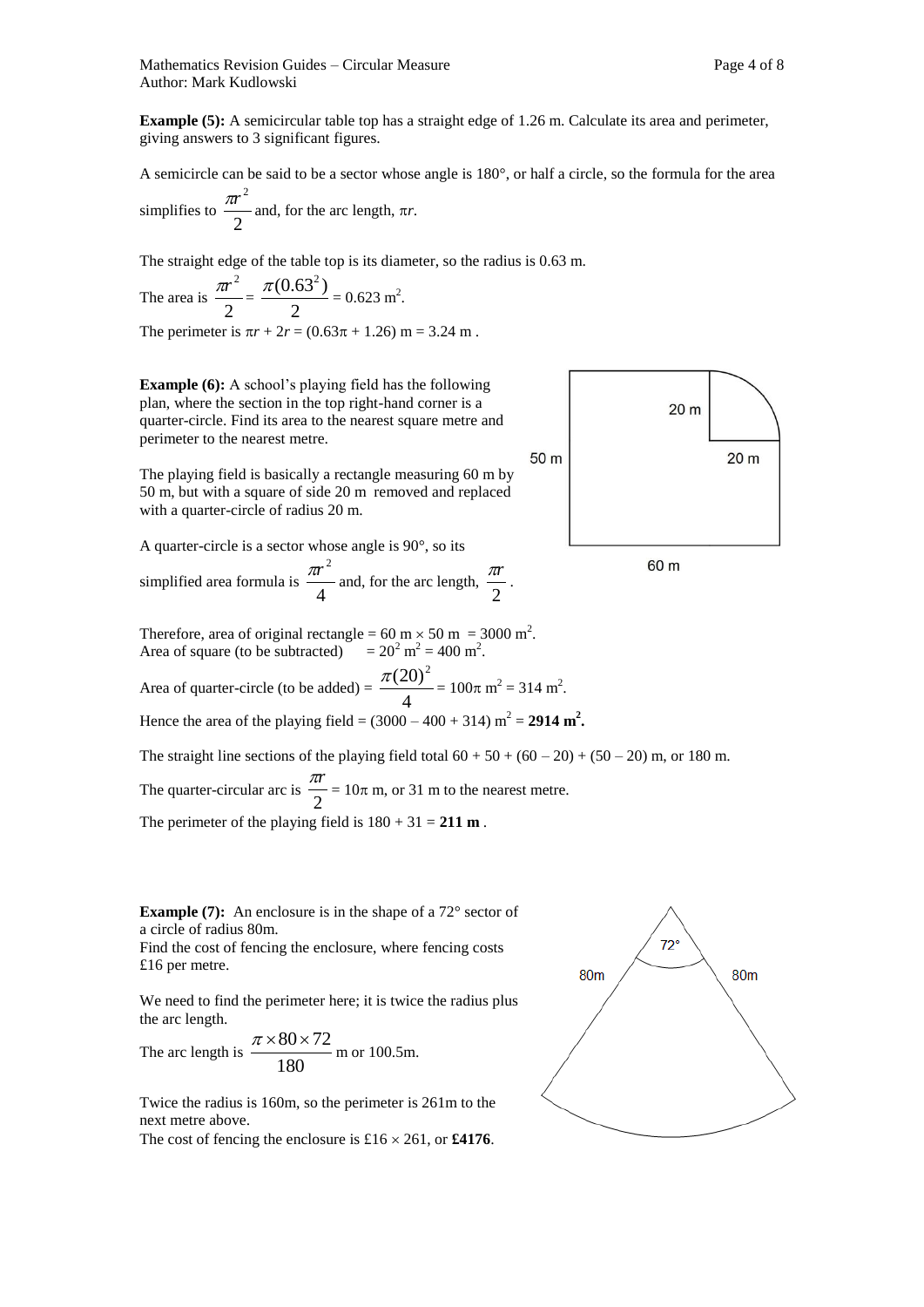Mathematics Revision Guides – Circular Measure Page 5 of 8 Author: Mark Kudlowski

**Example (8):** The piece of plastic shown on the right is shaped to form a lampshade by connecting point *A* to *A'* and *B* to *B'*. It consists of a 225° sector of a circle with a smaller sector removed.

The distance from the centre of the sector *O* to the 'inside' of the plastic piece *A* is 8 cm; also, the distance *AB* from the 'inside' to the 'outside of the piece is 16 cm.

Calculate, to the nearest square centimetre, the area of the piece of plastic needed to make the lampshade.

The area of a sector is given by

is the radius and  $\theta$  is the angle.



The area of the plastic is that of the sector of radius *OA* subtracted from that of the sector of radius *OB.* 

Let *R* be the radius *OB* of the larger sector : it is  $(8 + 16)$  cm, or 24 cm. Let *r* be the radius *OA* of the smaller sector (to be subtracted) : it is 8 cm.

360

The angle  $\theta$  is 225°, so 8 5 360 225 360  $\frac{\theta}{\theta} = \frac{225}{24.5} = \frac{5}{8}$ , i.e. the sector is equivalent to 8  $\frac{5}{2}$  of a circle.

The area of the difference, i.e. that of the plastic piece, is  $\frac{248}{360}$  $\frac{\pi R^2 \theta}{360}$  -  $\frac{\pi r^2 \theta}{360}$  $\frac{\pi r^2 \theta}{2}$  or, more concisely,

$$
\frac{\pi \theta}{360} (R^2 - r^2)
$$
. (See Example (3) for a similar case.)

Substituting for *R*, *r* and  $\theta$ , the area of the plastic is

$$
\frac{5\pi}{8}(24^2 - 8^2) = \frac{5\pi}{8}(576 - 64) = \frac{5\pi \times 512}{8} = 320\pi \text{ cm}^2, \text{ or } 1005 \text{ cm}^2.
$$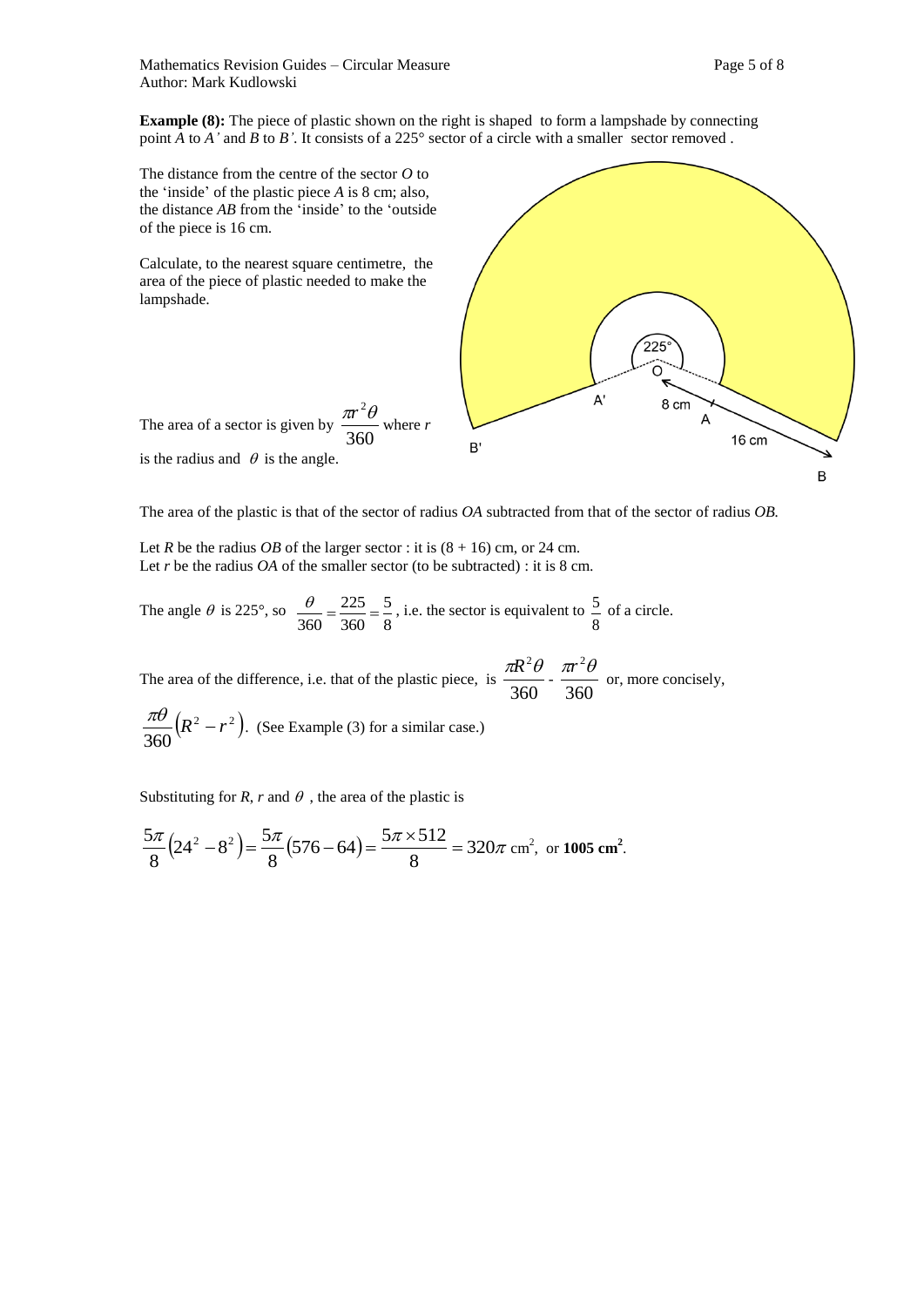Mathematics Revision Guides – Circular Measure Page 6 of 8 Author: Mark Kudlowski

#### **The segment.**

A segment is a part of a circle bounded by a chord and an arc. In the diagram, the line *AB* is the chord, and the curve *AB* is the corresponding arc. (The chord is not a diameter, since it does not pass through the centre *O.*)

The shaded region is the segment *A,* and it is a minor segment because its area is less than half that of the circle. Conversely, the unshaded region is a major segment since its area is more than half that of the circle.

#### **Finding the area and arc length of a segment.**

Segments are a little more awkward to work with than sectors, usually requiring the use of trig.

**Example (9):** Find the perimeter and area of the segment shown.

We are given the length of the chord *AB* and the radius, but not the angle *AOB*.

To find this angle, we need to construct the isosceles triangle *AOB* and use trig methods.



The midpoint *M* of the chord *AB* divides the isosceles triangle *AOB* into two congruent right-angled triangles *AMO* and *BMO.*

Using trig, 5  $\sin \angle AOM = \frac{AM}{\cos \theta} = \frac{4}{7}$ *OA*  $AOM = \frac{AM}{\sim A} = \frac{4}{7}$ , giving  $\angle AOM = 53.1^{\circ}$ .

Since  $\angle AOM = \angle BOM$ ,  $\angle AOB = 2(\angle AOM) = 106.3^{\circ}$ .

The length of arc  $AB$  is therefore  $\frac{180}{180}$  $\frac{\pi \times 5 \times 106.3}{\pi \times 5 \times 106.3}$  cm or 9.3 cm, hence the perimeter of the segment is  $8 + 9.3$  cm, or **17.3 cm.** 



°o



B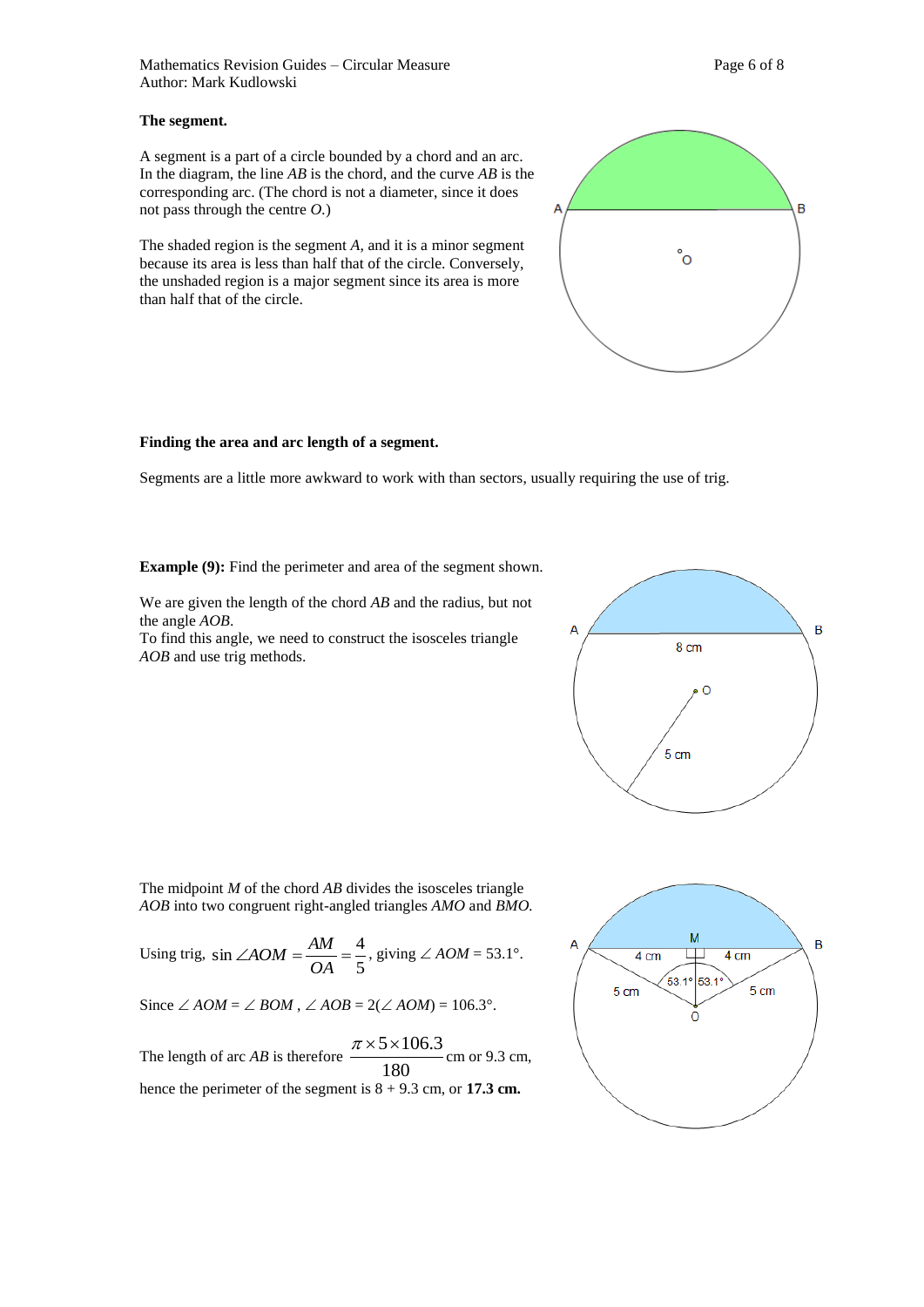Mathematics Revision Guides – Circular Measure Page 7 of 8 Author: Mark Kudlowski

The best way of working out the area of a segment is to treat it as a sector with a triangle removed.

To find the area of the triangle *AOB*, we know that the base  $AB = 8$  cm, but we need to find the height *OM*.

For that, we use Pythagoras on the triangle *AMO*, whereby  $(OM)^2 = (AO)^2 - (AM)^2$ , giving  $OM = 3$  cm.

The area of triangle *AMO* is  $\frac{1}{2} \times 8 \times 3$ , or 12 cm<sup>2</sup>.

From the earlier result, the area of the sector *AOB* is

$$
\frac{\pi r^2 \theta}{360}
$$
 or  $\frac{\pi \times 25 \times 106.26}{360}$  cm<sup>2</sup> or 23.2 cm<sup>2</sup>.

Therefore:

| Area of sector $=$             | $23.2 \text{ cm}^2$ |
|--------------------------------|---------------------|
| Area of isosceles triangle $=$ | $12.0 \text{cm}^2$  |

Area of segment by subtraction = 11.2 cm<sup>2</sup>.